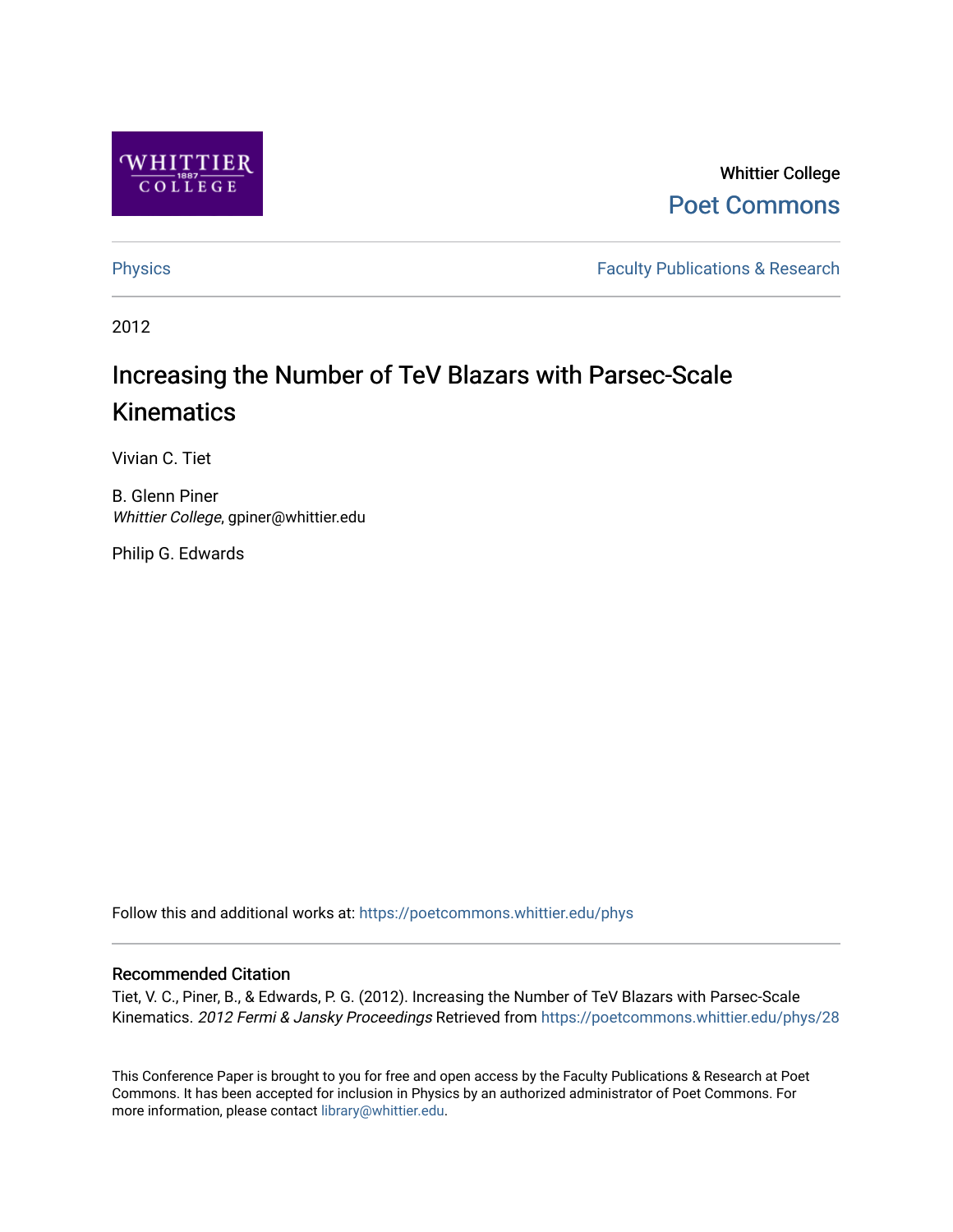## **Increasing the Number of TeV Blazars with Parsec-Scale Kinematics**

Vivian C. Tiet, B. Glenn Piner

Department of Physics and Astronomy, Whittier College, 13406 E. Philadelphia Street, Whittier, CA 90608, USA

Philip G. Edwards

CSIRO Astronomy and Space Science, PO Box 76, Epping NSW 1710, Australia

We report on our observations of the parsec-scale radio jet structures of five blazars that have been detected by ground-based TeV gamma-ray telescopes. These five blazars all belong to the class of High-frequency peaked BL Lac objects (HBLs), which are the most common blazar type detected at the TeV energy range. Because of their relative faintness in the radio, these HBLs are not well represented in other radio blazar surveys. Our observations consist of five epochs of Very Long Baseline Array (VLBA) imaging from 2006 to 2009, of each of the five blazars 1ES 1101−232, Markarian 180, 1ES 1218+304, PG 1553+113, and H 2356−309, at frequencies from 5 to 22 GHz. Fundamental jet properties, including the apparent jet speeds, that can be measured from these multi-epoch series of VLBA images are presented and compared with other gamma-ray blazars. Confirming prior work, we find that the TeV HBLs have significantly slower apparent jet speeds than radio selected blazars. Together with other radio properties of the HBL class, this suggests modest Lorentz factors in their parsec-scale radio jets. This in turn suggests some form of Lorentz factor gradient in these jets, since they are likely to have high Lorentz factors in their TeV-emitting regions. The study presented here approximately doubles the number of TeV HBLs with multi-epoch parsec-scale kinematic measurements.

#### **1. INTRODUCTION**

The new generation of ground-based TeV gammaray telescopes has now detected about 50 AGN as of this writing (tevcat.uchicago.edu). Most of these belong to the class of high-frequency peaked BL Lac objects (HBLs), with synchrotron and inverse Compton spectra peaking in the X-rays and high-energy gamma-rays, respectively. These blazars display remarkable variability in their gamma-ray emission on time scales of minutes (e.g., [\[1](#page-5-0)]), suggesting extremely high Lorentz factors of about 50 in the TeV emitting region of their relativistic jets (e.g., [\[2\]](#page-5-1)).

The only way to image these relativistic jets directly on the parsec-scale is in the radio with VLBI. Most HBLs are relatively faint in the radio, so they are not included in other flux-limited VLBI monitoring projects. We are currently studying the parsec-scale structures of the TeV HBLs with multi-epoch VLBI imaging using the National Radio Astronomy Observatory's Very Long Baseline Array (VLBA). Our results for six of these TeV blazars have already been reported [\[3\]](#page-5-2), here we present multi-epoch VLBA observations of an additional five TeV blazars discovered by the TeV telescopes during 2006.

Studying the parsec-scale structure of these radioweaker high-frequency peaked BL Lac objects with VLBI is fundamentally important to blazar physics, as they are likely to represent a physically distinct AGN class from the flat-spectrum radio quasars and the low and intermediate-frequency peaked BL Lac objects. It has been suggested that the former group (the HBLs) represent non-evolving low-excitation radio galaxies (LERGs) with less efficient or absent accretion disks and weak jets, while the latter group (the FSRQs, LBLs, and IBLs) represent evolving high-excitation radio galaxies (HERGs) with standard accretion disks and powerful jets [\[4\]](#page-5-3). It has also been suggested that unified schemes applied to the weak-jet sources are consistent with velocity gradients in the radiating plasma in the jets of these weak-jet sources [\[5](#page-5-4)], and such velocity gradients may be directly observable in VLBI imaging in the form of transverse structures in the images.

#### **2. OBSERVATIONS**

We observed the five TeV blazars 1ES 1101-232, Markarian 180, 1ES 1218+304, PG 1553+113, and H 2356-309 at five epochs each from 2006 to 2009 with the VLBA under observation code BP146, at frequencies from 5 to 22 GHz, for a total of 25 new VLBA images produced for this paper. With the VLBA, observing at higher frequencies provides superior angular resolution but worse sensitivity. For each source observed for this paper, the observation frequencies were chosen to obtain the best possible angular resolution while still significantly detecting the parsec-scale jet.

Most observations recorded three hours of data on source, at a data rate of 256 Mbps. Polarization observations were made of Markarian 180 and PG 1553+113 (the two brightest sources) at the first epoch. The data were calibrated in AIPS, and imaged in Difmap. All sources were detected with direct fringe fitting at all epochs, with peak flux densities ranging from 14 to 148 mJy beam<sup>−</sup><sup>1</sup> . Phase referencing was not needed for delay and rate corrections; although phase-referenced observations were made of the three sources 1ES 1101−232, 1ES 1218+304, and H 2356−309 at the first epoch in order to determine more accurate milliarcsecond scale positions of these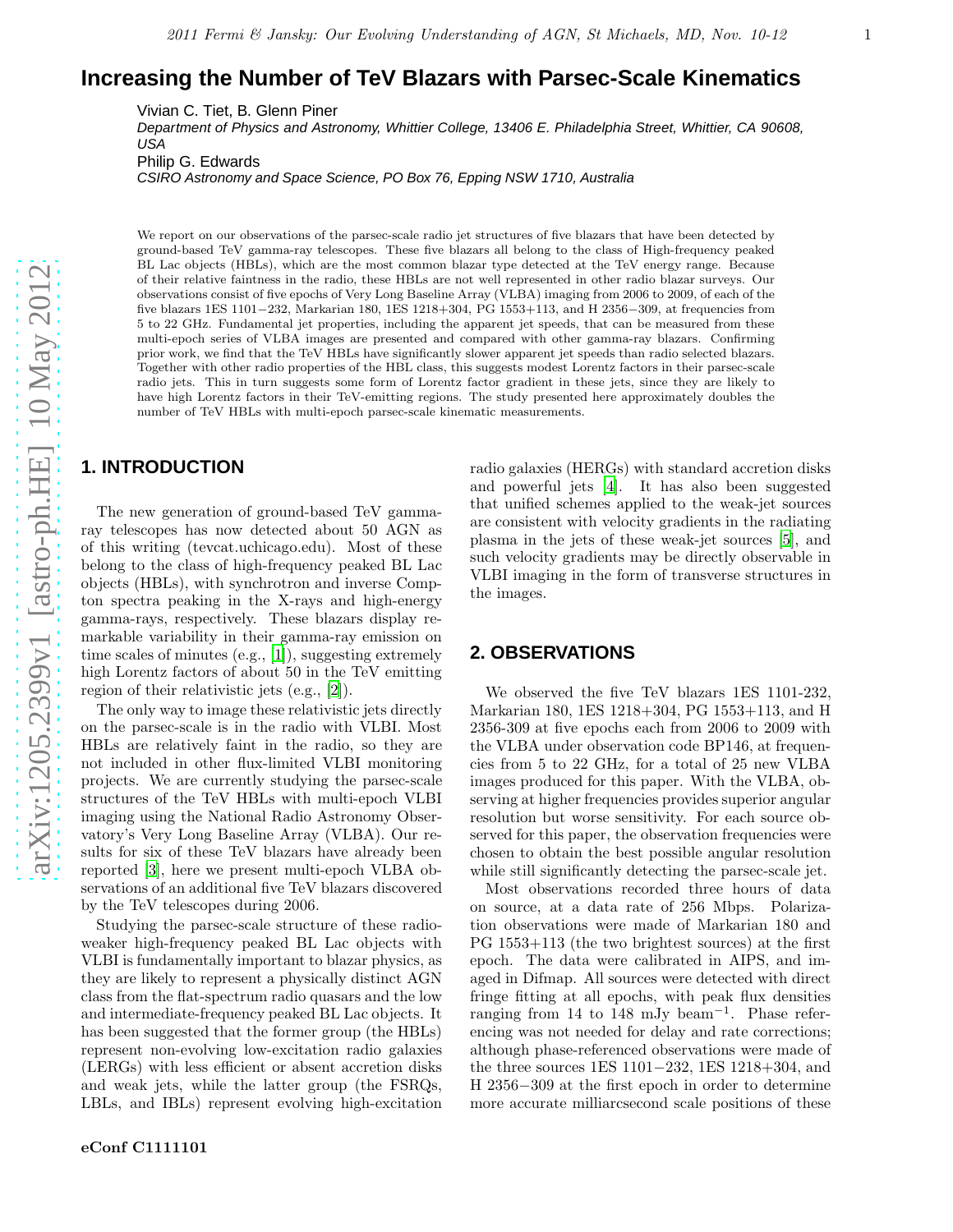

Figure 1: VLBA images of 1ES 1101−232, Markarian 180, 1ES 1218+304, PG 1553+113, and H 2356−309 at 8 or 22 GHz from 2009 Jul 2. The axes are labeled in milliarcseconds (mas). The lowest contour in each image is three times the rms noise level in that image, and each successive contour is a factor of two higher. Peak flux densities are 23, 60, 29, 91, and 22 mJy beam<sup>-1</sup> for Figures a to e, respectively. The rms noise levels are 0.05, 0.22, 0.04, 0.14, and 0.05 mJy beam<sup>-1</sup> for Figures a to e, respectively. Positions of Gaussian component centers are indicated by diamonds.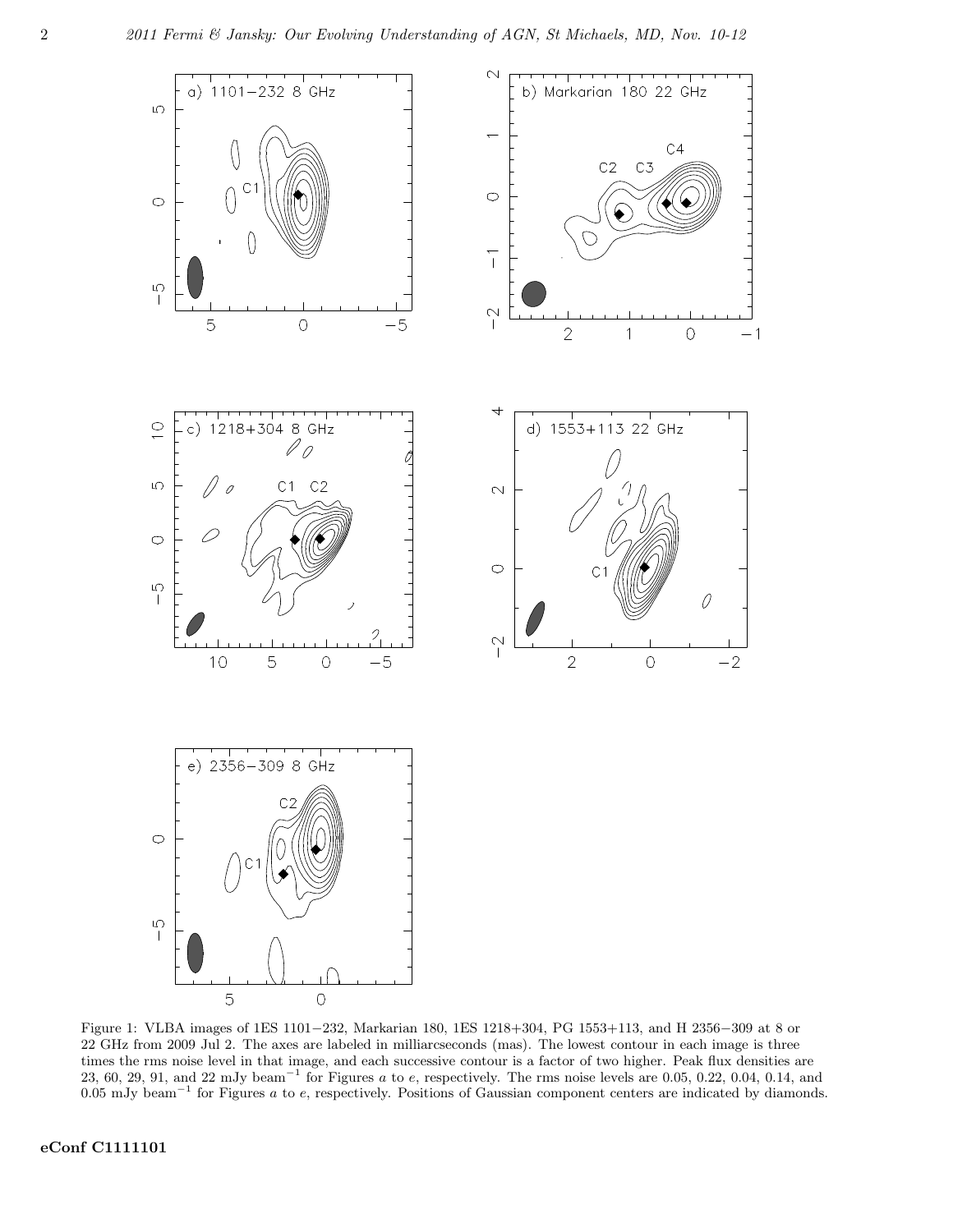sources than were previously available.

An image of each of these five blazars, from the 2009 Jul 2 epoch (the final epoch), is shown in Figure 1. After imaging, we fit circular or elliptical Gaussian components to the calibrated visibilities using the modelfit task in Difmap. Note that fitting to the visibilities allows sub-beam resolution to be obtained, so that components are clearly separated from the core in the model fitting even when they appear blended with the core in the images. The complete set of 25 images and the corresponding models will be published elsewhere. After model fitting, linear fits were made to the separations from the core of the Gaussian model component centers versus time, in order to measure the apparent jet speeds. For this fitting, error bars were assigned to the model component positions using the method described by [\[6\]](#page-5-5).

#### **3. THE INDIVIDUAL SOURCES**

#### **3.1. 1ES 1101**−**232**

Observations of this blazar at a redshift of  $z=0.186$ were made at frequencies of 5 and 8 GHz. Its structure consists of a 25 mJy core, and a short jet extension to the northeast that is represented as a single 5 mJy component in our modeling.

#### **3.2. Markarian 180**

Markarian 180 (1133+704,  $z=0.045$ ) is among the two brightest of these five blazars in total radio flux density, and we observed it at a frequency of 22 GHz. At this frequency, a jet extends several mas to the east from a 40 mJy core. This jet is modeled by four Gaussian components at most epochs. VLBI polarization observations were done at the first epoch, and they showed that the VLBI core is 4% polarized, with the electric vector position angle aligned with the jet position angle.

#### **3.3. 1ES 1218+304**

Observations of this  $z=0.182$  blazar were made at frequencies of 5 and 8 GHz. The images show a jet with a large apparent opening angle extending about 10 mas to the east from a 25 mJy core. The inner 3 mas of this jet are modeled as two stationary Gaussian components in our observations.

#### **3.4. PG 1553+113**

The redshift of this source is somewhat uncertain. The redshift has been constrained to be in the range from 0.43 to 0.58 [\[8\]](#page-5-6), and we have used the mean of

#### Table I Apparent Component Speeds

|               |                |                        | Proper Motion Apparent Speed |
|---------------|----------------|------------------------|------------------------------|
| Source        | Comp.          | $\text{(mas yr}^{-1})$ | (multiples of $c$ )          |
| 1ES 1101-232  | C1             | $-0.173 + 0.129$       | $-2.07 + 1.54$               |
| Markarian 180 | C1             | $0.272 + 0.231$        | $0.81 + 0.69$                |
|               | C <sub>2</sub> | $0.084 + 0.049$        | $0.25 + 0.15$                |
|               | C3             | $0.020 \pm 0.053$      | $0.06 \pm 0.16$              |
|               | C <sub>4</sub> | $0.003 + 0.018$        | $0.01 + 0.05$                |
| 1ES 1218+304  | C1             | $0.086 + 0.089$        | $1.01 \pm 1.05$              |
|               | C <sub>2</sub> | $-0.067 + 0.050$       | $-0.78 + 0.58$               |
| PG 1553+113   | C1             | $0.032 + 0.036$        | $0.95 \pm 1.09$              |
| H 2356-309    | C1             | $-0.404 + 0.354$       | $-4.32 + 3.78$               |
|               | C2             | $-0.095 + 0.106$       | $-1.02 + 1.14$               |

this range, or  $z=0.5$ , for results requiring a redshift measurement. This source is relatively bright, and our VLBA observations were made at a frequency of 22 GHz. This source is quite compact at 22 GHz, with a ∼ 100 mJy core and a short jet to the northeast that can be modeled as a single ∼ 25 mJy component about 0.2 mas from the core. A single epoch of polarization observations at the first epoch showed the core to be 3% polarized, with the electric vector position angle aligned with the jet position angle.

#### **3.5. H 2356**−**309**

Observations of the  $z=0.165$  source H 2356-309 were made at 5 and 8 GHz. H 2356−309 is both the faintest and the southernmost of the five blazars observed in this series, making the imaging more difficult. The parsec-scale structure of this source consists of a ∼20 mJy core and a jet extending several mas to the southeast that is modeled by two components.

#### **4. RESULTS**

For these conference proceedings, we present results on the apparent jet speed measurements in these five blazars. Other results from this series of VLBA observations, including transverse structure measurements, polarization images, brightness temperatures, and flux variability measurements will be presented in a more complete paper elsewhere.

All together, we measured apparent speeds for 10 different jet components in these five blazars, approximately doubling the number of TeV HBLs for which multi-epoch parsec-scale kinematics information is available. These new apparent speed measurements are tabulated in Table 1. Apparent speed values were calculated assuming cosmological parameters of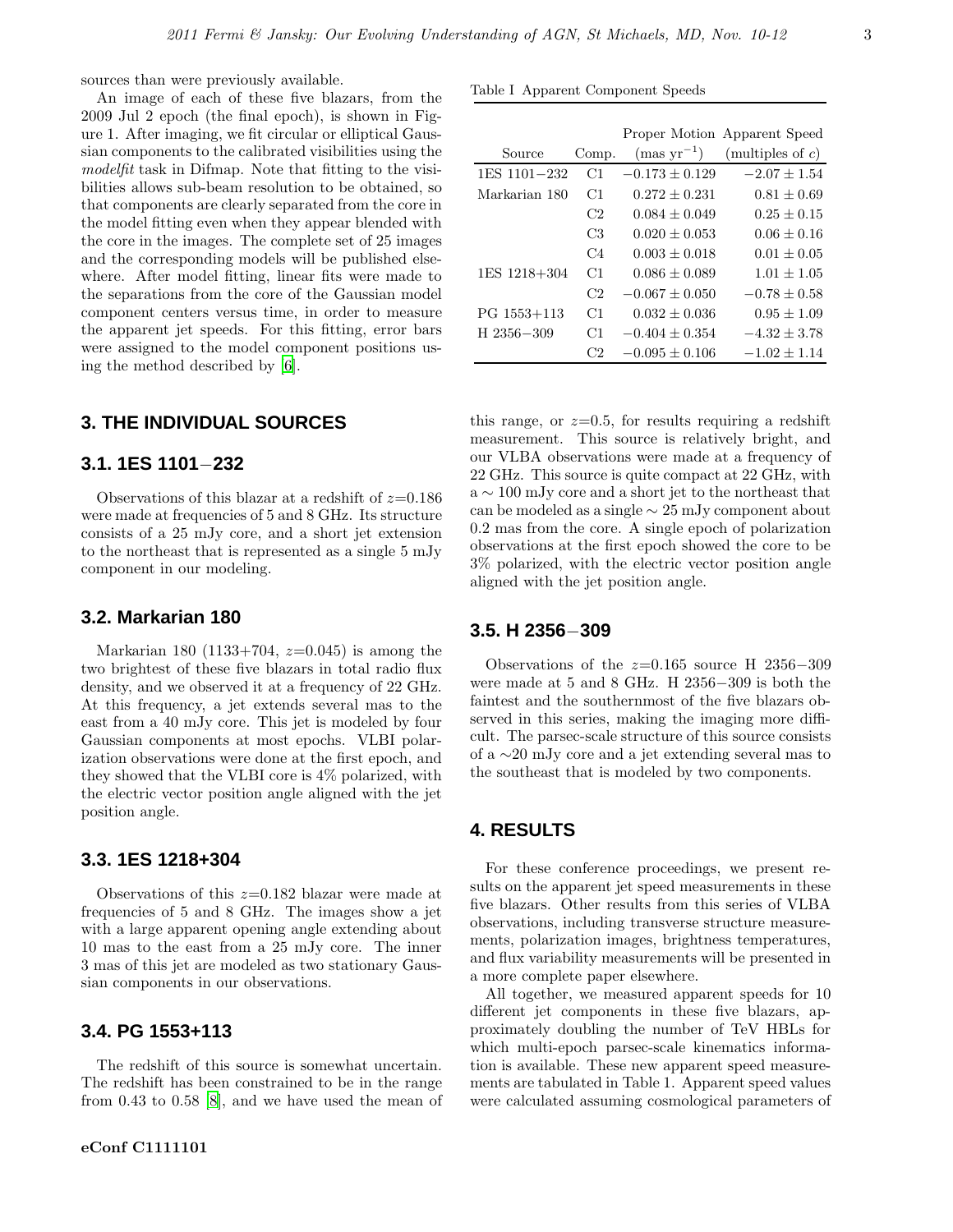

Figure 2: Distribution of fastest apparent jet speeds in the 11 TeV HBLs studied by us to date (top), compared with the fastest apparent jet speeds measured in the radio-selected blazar sample from the Radio Reference Frame Image Database [\[7](#page-5-7)] (bottom). All apparent speeds are measured from first order linear fits to the separations from the core of the Gaussian model component centers versus time. For the TeV HBLs, six of the speeds are from Table 5 in [\[3\]](#page-5-2), while the remaining five come from this paper. Formally negative speeds, most of which are statistically consistent with no motion, are included in the leftmost bin.